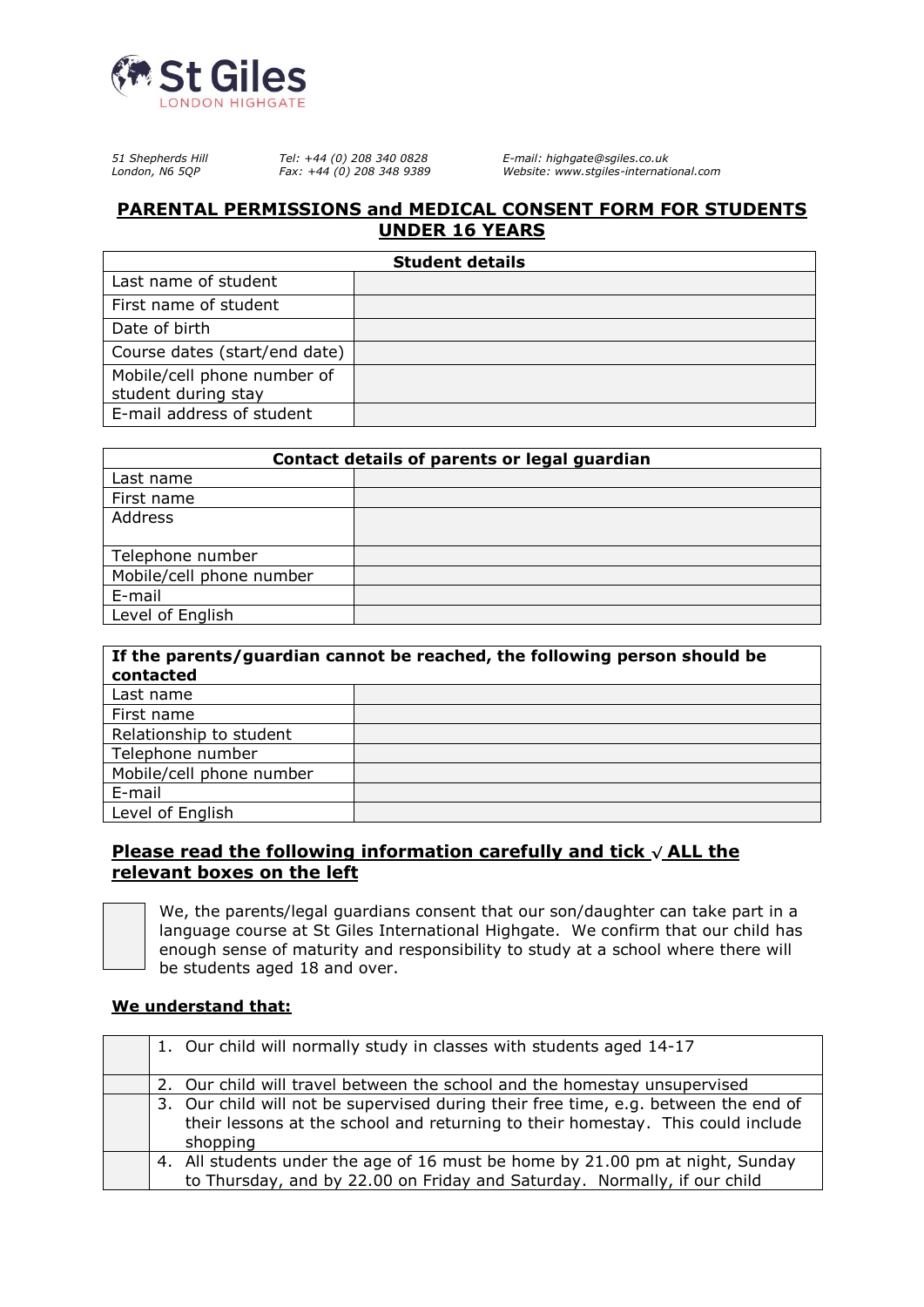

| leaves the homestay in their free time, for an intended period of more than 1<br>hour, he/she must be accompanied by another student under the age of 18,<br>or with a member of the school staff, or with an adult who has been approved<br>by you or the school. Your child must inform the hosts where they are going<br>and who they are going with, as outlined in our Under-18 Disciplinary<br>Policy. Our child will keep his/her mobile phone turned on.                                                                                             |  |  |  |  |  |
|--------------------------------------------------------------------------------------------------------------------------------------------------------------------------------------------------------------------------------------------------------------------------------------------------------------------------------------------------------------------------------------------------------------------------------------------------------------------------------------------------------------------------------------------------------------|--|--|--|--|--|
| 5. Can your child go out unsupervised until 21.00 pm at night,<br><b>Yes</b><br><b>No</b>                                                                                                                                                                                                                                                                                                                                                                                                                                                                    |  |  |  |  |  |
| Sunday to Thursday and until 22.00 on Friday and Saturday?                                                                                                                                                                                                                                                                                                                                                                                                                                                                                                   |  |  |  |  |  |
| 6. If you wish your child to be home <b>before</b> these times, please indicate the time<br>below.                                                                                                                                                                                                                                                                                                                                                                                                                                                           |  |  |  |  |  |
|                                                                                                                                                                                                                                                                                                                                                                                                                                                                                                                                                              |  |  |  |  |  |
|                                                                                                                                                                                                                                                                                                                                                                                                                                                                                                                                                              |  |  |  |  |  |
| 7. Three weekday social program activities are included in the weekly course fees<br>for students studying a program of 28 lessons per week. All school social<br>activities are supervised by school staff who can assist the students attending<br>the activity. We strongly advise all students to return to their host family with<br>a friend, or preferably by taxi, particularly in the evening when it is dark. You<br>can see examples of the social programme on our web site at<br>http://www.stgiles-international.com/student-services/leisure/ |  |  |  |  |  |
| 8. Our child will have sufficient money to pay for lunches at the school, and for<br>transportation in London. For guidance, £6 per day should be sufficient for<br>lunch and drinks in the school canteen, and a typical taxi fare is currently £16<br>from the centre of London to the school, approximately. Please see<br>http://www.stgiles-international.com/downloads/budget-Highgate.pdf for<br>guidance on other costs.                                                                                                                             |  |  |  |  |  |
| 9. The school requires written permission for students under the age of 16 to<br>leave London, either with a friend under the age of 18, or a member of the<br>school staff, or with an adult approved by you or the school. Your child must<br>tell the school in advance where he/she is going, what their travel plans are,<br>who they are going with and what time they will return.                                                                                                                                                                    |  |  |  |  |  |
| 10. If our child visits a friend/relative they must have the school's permission and<br>they must inform the school and host family of their travel plans and who they<br>are going to visit. The friend/relative must collect our child and return them to<br>the homestay.                                                                                                                                                                                                                                                                                 |  |  |  |  |  |
| 11. Can your child visit a named friend/relative and stay<br><b>Yes</b><br>No                                                                                                                                                                                                                                                                                                                                                                                                                                                                                |  |  |  |  |  |
| overnight?                                                                                                                                                                                                                                                                                                                                                                                                                                                                                                                                                   |  |  |  |  |  |
| Name of friend/relative                                                                                                                                                                                                                                                                                                                                                                                                                                                                                                                                      |  |  |  |  |  |
| Address                                                                                                                                                                                                                                                                                                                                                                                                                                                                                                                                                      |  |  |  |  |  |
| Tel.                                                                                                                                                                                                                                                                                                                                                                                                                                                                                                                                                         |  |  |  |  |  |
| 12. The school takes bookings for full-day trips on Saturdays and some Sundays. These<br>are organised by an external company. Students under the age of 16 are able to go<br>on selected excursions and will be accompanied by a supervisor arranged by the<br>school. Students must stay with the supervisor throughout the trip.                                                                                                                                                                                                                          |  |  |  |  |  |
| 13. My child can go on supervised full-day excursions<br><b>YES</b><br><b>NO</b>                                                                                                                                                                                                                                                                                                                                                                                                                                                                             |  |  |  |  |  |
| 14. All students under the age of 16 MUST have a return airport taxi transfer,<br>unless they are travelling with a named relative or adult friend. Students must<br>also carry the Parental Travel Consent Form<br>15. Many airlines require children under the age of 16 to be escorted to the check-<br>in desk at the airport on their return home. Please check if this is a<br>requirement of your child's airline. We can arrange an assisted check-in -                                                                                              |  |  |  |  |  |
| there is an extra charge for this service. Please contact the school office                                                                                                                                                                                                                                                                                                                                                                                                                                                                                  |  |  |  |  |  |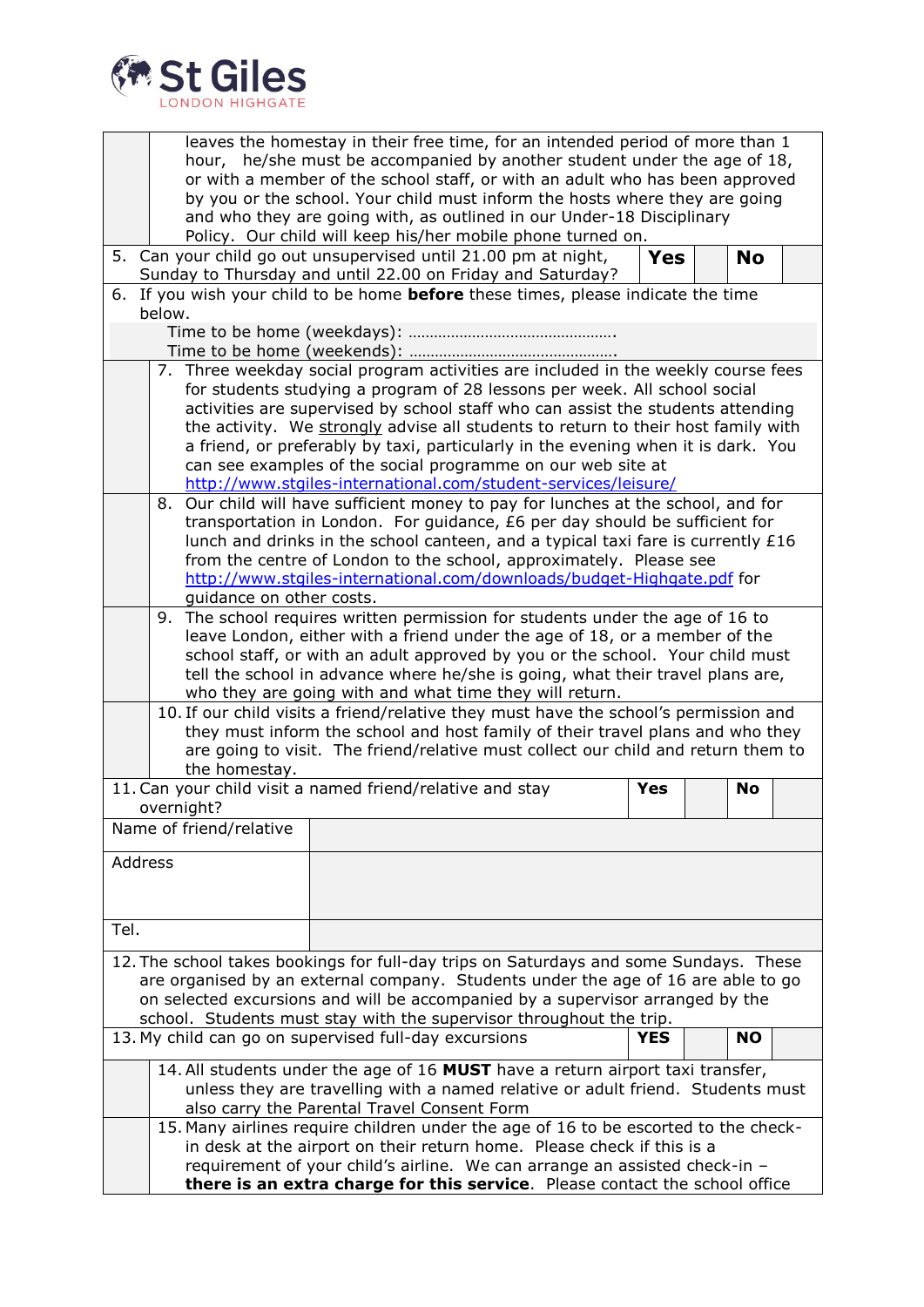

| for further information.                                                                                                                                                                          |
|---------------------------------------------------------------------------------------------------------------------------------------------------------------------------------------------------|
| <b>School and host family rules:</b>                                                                                                                                                              |
| 16. Our Under-18 Disciplinary Policy is attached. We ask both the student and<br>his/her parents/guardians to sign the Policy to indicate they have read,<br>understood and agreed to the Policy. |

## **MEDICAL DETAILS & PARENTAL CONSENT**

| Does your child have a condition or illness that requires medical treatment?             |  |           |  |                                                                     |
|------------------------------------------------------------------------------------------|--|-----------|--|---------------------------------------------------------------------|
| <b>YES</b>                                                                               |  | <b>NO</b> |  |                                                                     |
| If yes, please give details:                                                             |  |           |  |                                                                     |
|                                                                                          |  |           |  | Does your child suffer from any allergies?                          |
| <b>YES</b>                                                                               |  | <b>NO</b> |  |                                                                     |
| If yes, please give details:                                                             |  |           |  |                                                                     |
|                                                                                          |  |           |  | Is your child taking any medication at present?                     |
| <b>YES</b>                                                                               |  | <b>NO</b> |  |                                                                     |
| If yes, please give details:                                                             |  |           |  |                                                                     |
| Can your child be given over-the-counter medicine (e.g. paracetamol; cough medicine?)    |  |           |  |                                                                     |
| <b>YES</b>                                                                               |  | <b>NO</b> |  |                                                                     |
| We, the parents/guardian, agree that in the case of illness our child should be attended |  |           |  |                                                                     |
| by a doctor or hospitalised or operated on in an emergency, and may be given             |  |           |  |                                                                     |
|                                                                                          |  |           |  | medication according to a qualified doctor's advice in an emergency |
| <b>YES</b>                                                                               |  | <b>NO</b> |  |                                                                     |

St Giles or its representatives may take photographs and videos of classes or other school activities during your child's time with us, which may be used for promotional purposes, including posting on St Giles Facebook pages, or for pedagogical purposes. Do you give your consent to this?

| YES                                                                             |                                                                           | <b>NO</b> |  |  |  |
|---------------------------------------------------------------------------------|---------------------------------------------------------------------------|-----------|--|--|--|
|                                                                                 | We, the parents/guardian, agree to inform the school of any change in our |           |  |  |  |
|                                                                                 | child's medical condition before his/her arrival at the school.           |           |  |  |  |
| Comments: to be completed by a parent/legal guardian if you have any additional |                                                                           |           |  |  |  |
| requests or information that is relevant to your child's stay at St Giles       |                                                                           |           |  |  |  |
|                                                                                 |                                                                           |           |  |  |  |

### **PROMOTIONAL/PEDAGOGICAL PHOTOGRAPHS & VIDEOS**

To be completed by the parent / guardian of students aged 14 or 15. Please sign below and return immediately. Your accommodation details will follow when we have received this completed form.

### **I have read and understood the above information**